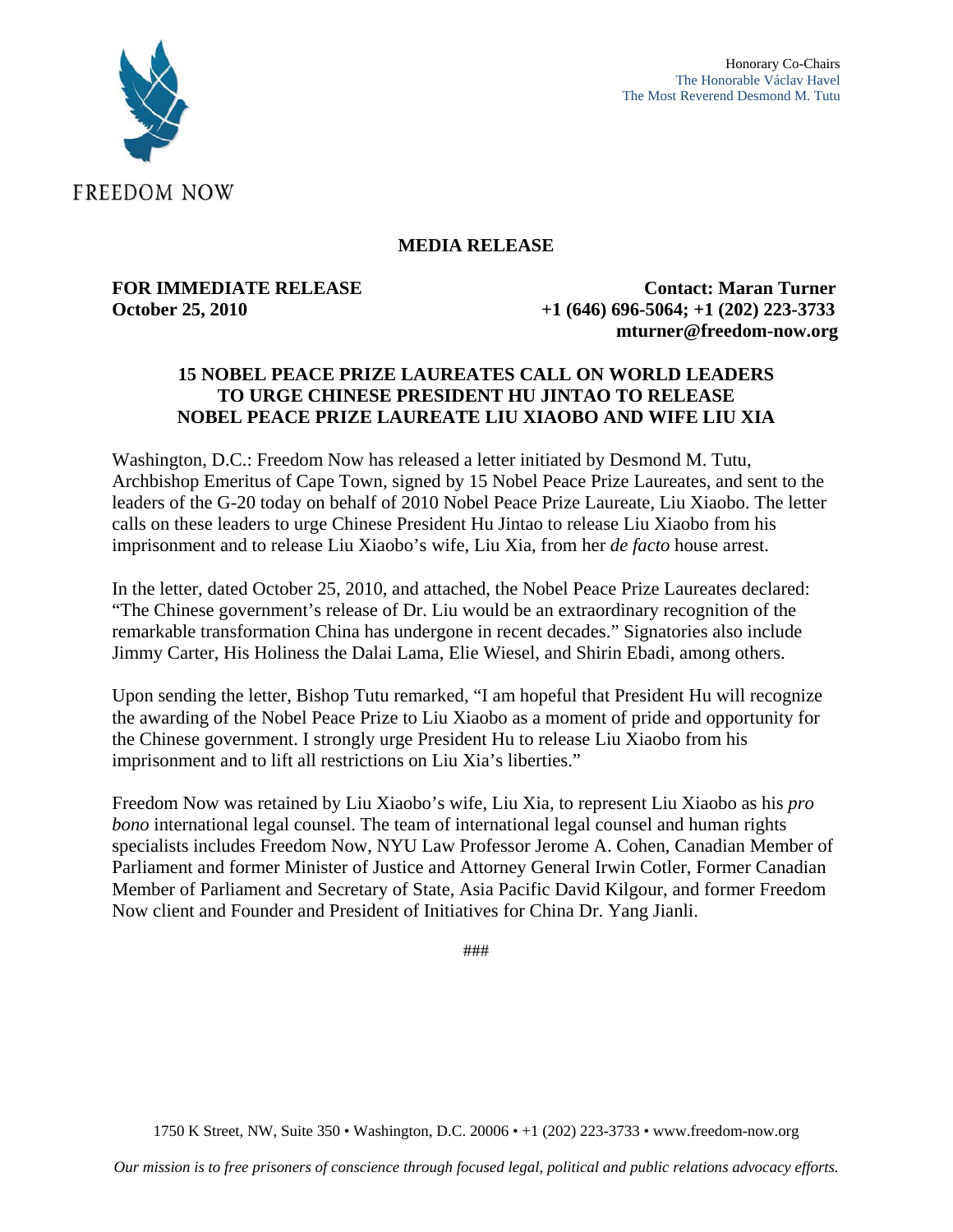October 25, 2010

His Excellency Ban Ki-moon, Secretary-General of the United Nations His Excellency Yves Leterme, Prime Minister of Belgium and Presidency of the Council of the European Union His Excellency José Manuel Barroso, President of the European Commission Her Excellency Cristina Fernández de Kirchner, President of the Argentine Republic The Honorable Julia Gillard, Prime Minister of Australia His Excellency Luis Inácio Lula da Silva, President of the Federative Republic of Brazil The Right Honorable Stephen Harper, P.C., M.P., Prime Minister of Canada His Excellency Nicolas Sarkozy, President of the French Republic Her Excellency Dr. Angela Merkel, Chancellor of the Federal Republic of Germany His Excellency Dr. Manmohan Singh, Prime Minister of the Republic of India His Excellency Susilo Bambang Yudhoyono, President of the Republic of Indonesia His Excellency Silvio Berlusconi, President of the Council of Ministers of the Italian Republic His Excellency Naoto Kan, Prime Minister of Japan His Excellency Felipe Calderón Hinojosa, President of the United Mexican States His Excellency Dmitry A. Medvedev, President of the Russian Federation His Royal Highness King Abdullah bin Abdulaziz Al Saud, Prime Minister of Saudi Arabia His Excellency Jacob Zuma, President of South Africa His Excellency Lee Myung-bak, President of the Republic of Korea His Excellency Recep Tayyip Erdoğan, Prime Minister of the Republic of Turkey The Right Honorable David Cameron, Prime Minister of the United Kingdom of Great Britain and Northern Ireland The Honorable Barack Obama, President of the United States of America

Your Excellencies:

We, the undersigned Nobel Peace Prize Laureates, write to you with regards to 2010 Nobel Peace Prize Laureate and Chinese citizen Liu Xiaobo.

As you are no doubt aware, his wife Liu Xia has been detained by Chinese authorities since shortly after the Nobel Committee's announcement and denied almost all ability to communicate with the outside world. We strongly and respectfully urge that your respective governments request the Chinese government immediately release her from house arrest and enable her to communicate freely with whomever she wishes.

In addition, as part of the upcoming G-20 Summit, each of you will see Chinese President Hu Jintao in Seoul, South Korea on November 10-11. The Summit provides time and opportunity to address Dr. Liu's imprisonment. We strongly urge you to personally impress upon Chinese President Hu Jintao that the release of Dr. Liu would not only be welcome, but is necessary.

The Nobel Committee stated that: "Over the past decades, China has achieved economic advances to which history can hardly show any equal. The country now has the world's second largest economy; hundreds of millions of people have been lifted out of poverty. Scope for political participation has also broadened. China's new status must entail increased responsibility."